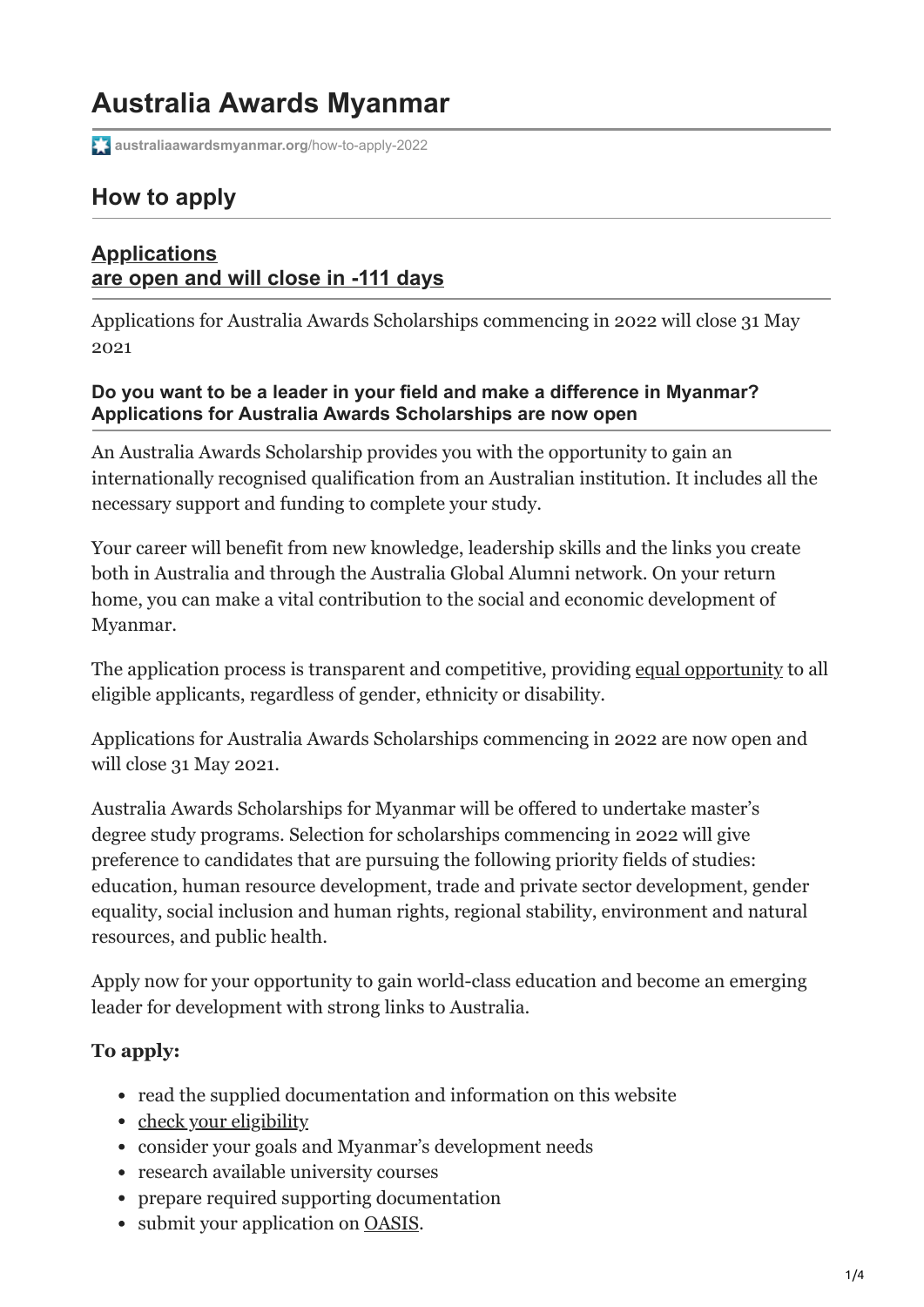Access an electronic copy of the [application form](https://australiaawardsmyanmar.org/wp-content/uploads/2021/01/Australia-Awards-Application-Form-2022-intake.docx) (Word document).

Hard copy applications may be accepted in circumstances where an applicant faces significant difficulty applying electronically. Submit hard copy applications by 31 May 2021 directly to:

Australia Awards Myanmar Room no. 703, Tower B, Myawaddy Bank Luxury Complex Lanmadaw Township, Yangon, Myanmar

#### or by emailing [inquiries@australiaawardsmyanmar.org](mailto:inquiries@australiaawardsmyanmar.org)

An IELTS or TOEFL score is not required at the time of application.

#### ENGLISH LANGUAGE PROFICIENCY

If you are shortlisted for interview and do not have an IELTS score (or equivalent) you will be required to undertake an IELTS test prior to interview. Australia Awards Myanmar will cover costs for this testing process. The Australian Government will offer support for English language training to applicants offered a provisional award on a case-by-case basis. Those eligible to receive the support will be notified after the selection interview.

As per Australia Awards Scholarship Policy Handbook, all applicants must have achieved an IELTS (Academic) score of 6.5 or higher (with no individual band score of less than 6.0) or an equivalent TOEFL or PTE score prior to mobilisation. Australian universities require a high level of English language proficiency for admission. Successful applicants must obtain the minimum IELTS score (or equivalent) required for their respective institution/course, prior to mobilisation. This may be higher than 6.5 depending on the course of study selected.

The offer of an Australia Award is conditional upon IELTS requirements being satisfied. If an applicant fails to achieve the required IELTS within the designated time period the applicant's Australia Awards Scholarship offer may be withdrawn.

| <u> Country Profile Myanmar – Intake 2022</u>                      |
|--------------------------------------------------------------------|
| <u> Australia Awards Myanmar – CV Template (Word)</u>              |
| <u> Eligibility Checklist – Awards Scholarships 2022 – Myanmar</u> |
| Indicative List of Fields of Studies                               |
| List of Required Documents for Australia Awards 2022               |
| <u>Referee Report Template (Word)</u>                              |
| <b>Research Proposal Guidelines</b>                                |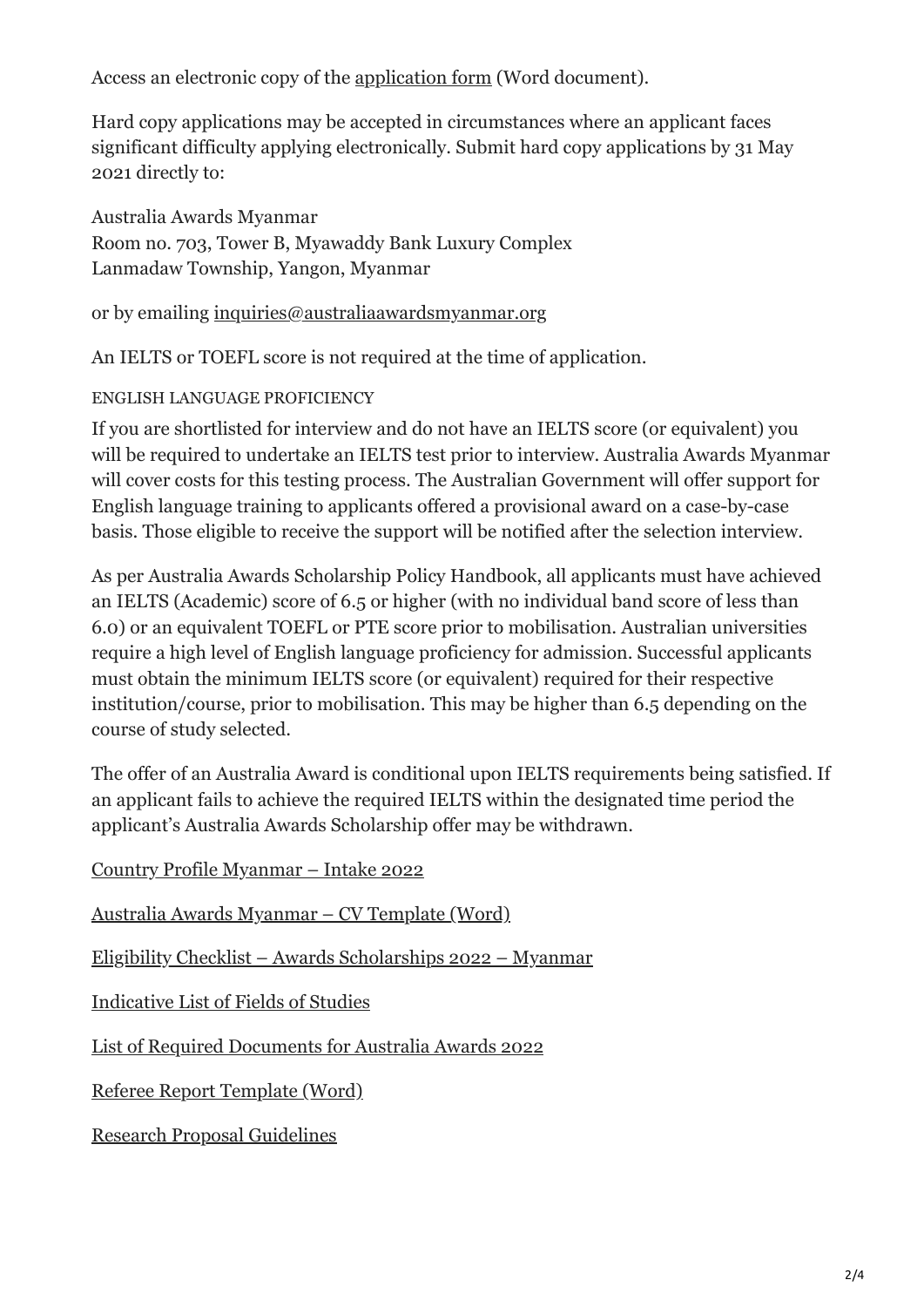Australia Awards are prestigious international Scholarships and Short Courses funded by the Australian Government. Australia Awards equip recipients with the skills and knowledge to drive change and contribute to the economic and social development of their own countries.

All recipients of Australia Awards become part of the [Australia Global Alumni](https://globalalumni.gov.au/) network, connecting them to Australia and to each other — building an engaged and influential global network of leaders and advocates, and establishing a network of ambassadors for Australia and its first-class education system.

An important area of focus for Australia Awards is the empowerment of women and the inclusion of people with disability and individuals from disadvantaged social groups.



WHAT ARE AUSTRALIA AWARDS SCHOLARSHIPS?

Australia Awards Scholarships are long-term development awards administered by the Australian Government's Department of Foreign Affairs and Trade. They aim to contribute to the development needs of Australia's partner countries in line with bilateral and regional agreements.

They provide opportunities for people from developing countries, particularly those countries located in the Indo-Pacific region, to undertake full-time undergraduate or postgraduate study at participating Australian institutions.

For Myanmar, Australia Awards Scholarships are offered for master's degree-level study in fields agreed with partner governments and aligned with Australia's development, economic and public diplomacy priorities. The indicative fields for study commencing in 2022 can be found under Application Documentation section above.